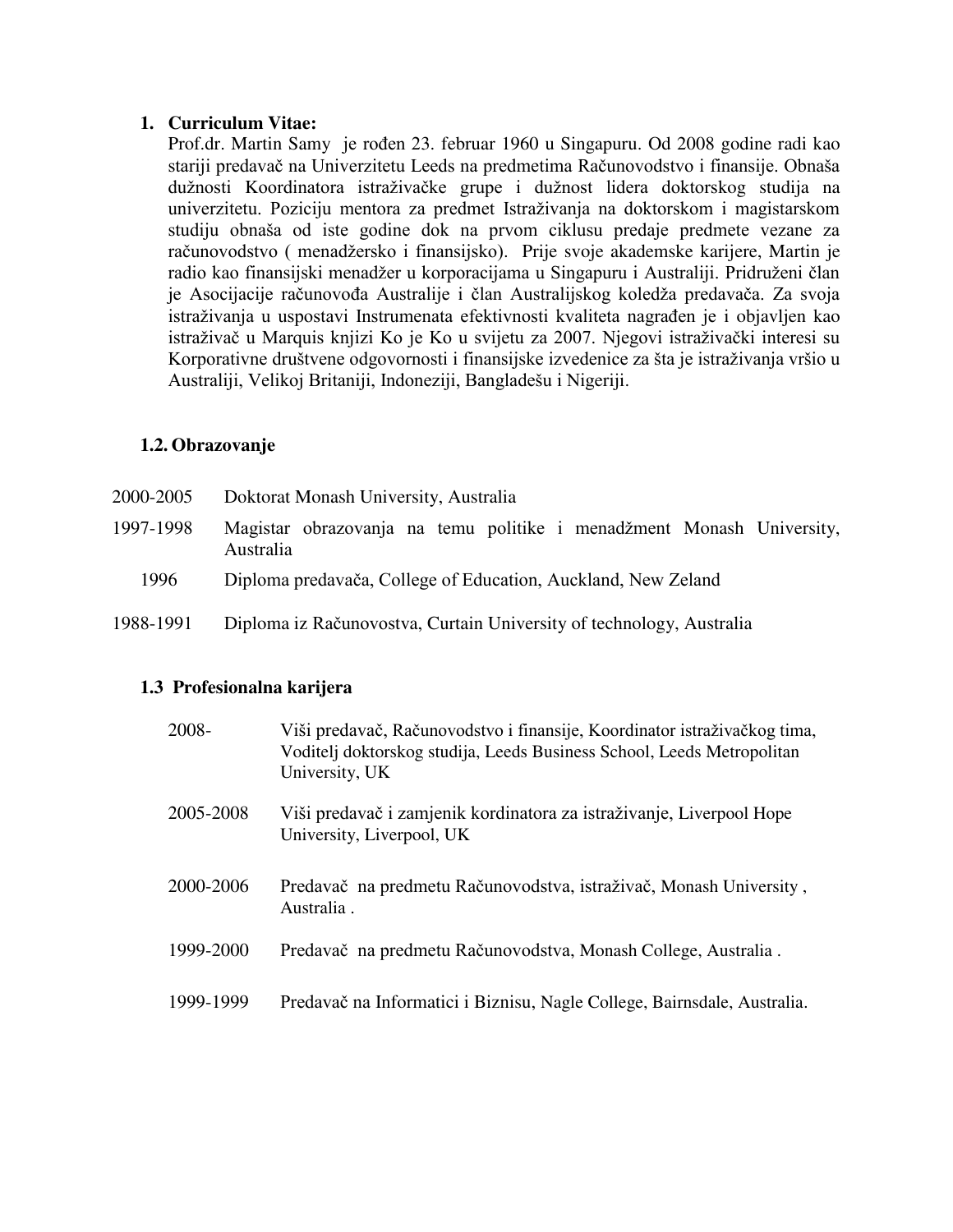# **2. Stručni i naučni rad**

## **2.1. Objavljeni recenzirani naučni radovi na konferencijama**

- Suwardy, T & Samy M (1999), *Understanding and Using Accounting Information in the Revised Study Design,* Victorian Commercial Teachers Association Conference, La Trobe University, November.
- Samy, M (2000), *Statement of Accounting Concepts and the Conceptual Framework,*  Victorian Commercial Teachers Association Conference, La Trobe University, November.
- Samy, M & Halabi, A (2000), *How Do Accounting Issues Effect Accounting Reports?*  Victorian Commercial Teachers Association Conference, La Trobe University, November.
- Samy, M & Halabi, A (2001), *Analysis and Interpretation of Financial Statements,*  Victorian Commercial Teachers Association Conference, La Trobe University, November. Samy, M & Halabi, A (2001), *Statement of Accounting Concepts and the Conceptual Framework, Solving Issues in Financial Performance and Position Statements,*  Victorian Commercial Teachers Association Conference, La Trobe University, November.
- Samy, M (2002), *A Study of Perceptions and its Relationships to Financial Performance and Student Achievement Data,* International Business Conference, University of Hawaii, Hawaii, USA, July.
- Samy, M (2003), *Perceptions of Effectiveness, A Study of Schools in Victoria, Australia.*  Global Business and Finance Research Conference, London, UK, July.
- Samy, M (2004), *QSAI, A Case study approach.* International Education Conference, Hawaii, USA Jan.
- Samy, M (2005), *School Effectiveness, A Perspective Approach.* International Learning Conference, University of Granada, Spain, July.
- Samy, M (2005), *International Concerns for the Quality of Education: assessing the accountability and management of schools.* Australasian Business and Behavioural Sciences Association (ABBSA), James Cook University, Australia, August
- Samy, M (2005), *A Study of Perceptions and its Relationships to Financial Performance and Student Achievement Data,* Seminar Series, Murdoch University, Australia, September.
- Samy, M (2006), *Financial Reporting Practices of Victorian Schools,* AFAANZ Conference, Wellington, New Zealand, July.
- Samy, M (2006), *Australia's Concerns for Quality of Education: Assessing the Accountability and Management of Schools,* 6th International Conference on Knowledge, Culture and Change in Organisations, Prato, Italy, August.
- Tawfik, H., Samy, M., Keshinro, O., Huang, R. and Nagar, A.K*.*(2007) *Neural Networks for Financial Literacy Modelling* accepted for referred publication at the AI-2007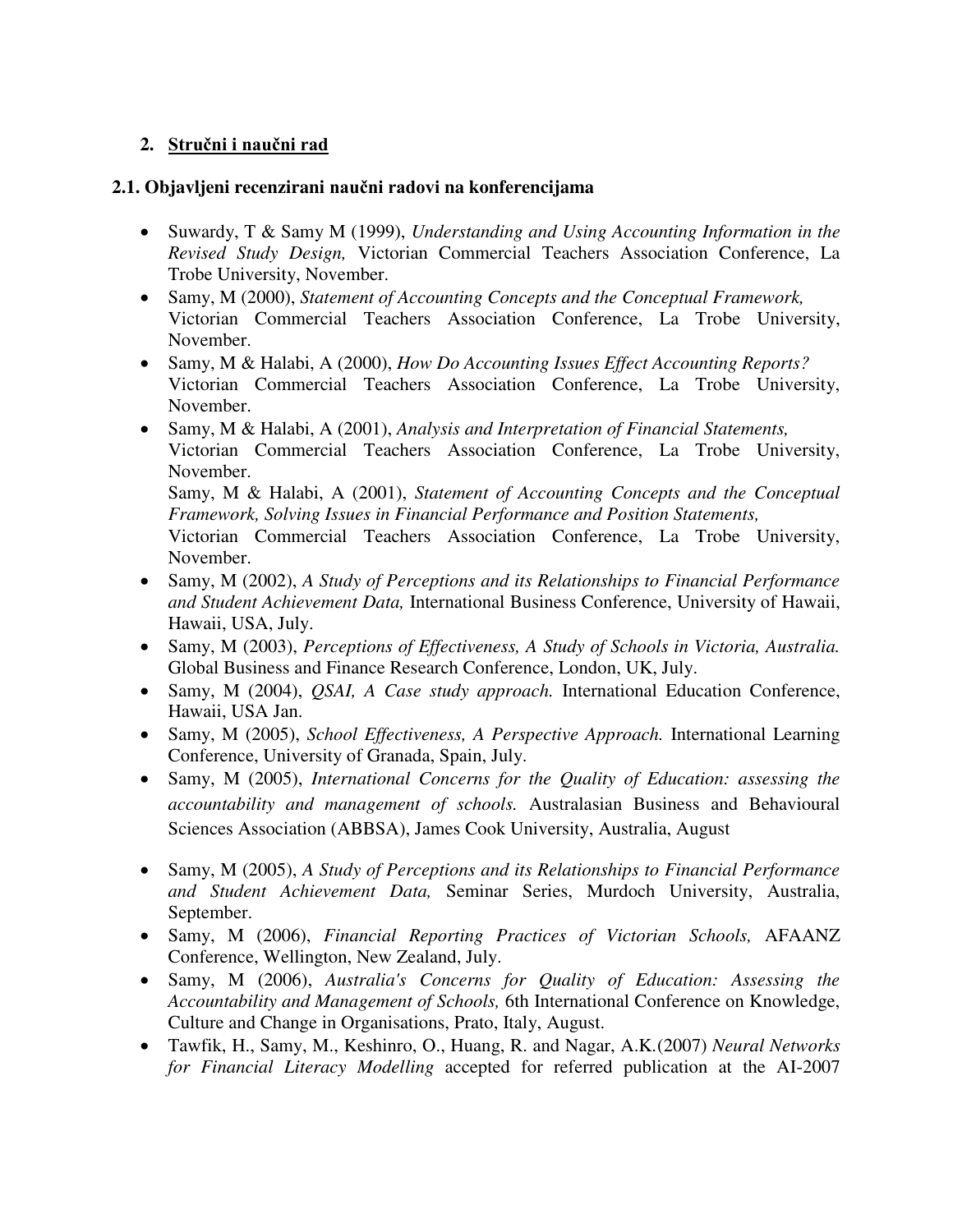Twenty-seventh SGAI International Conference on Artificial Intelligence, Cambridge, England, December.

- Huang, R., Tawfik, H., Samy, M. Nagar, A.K. (2007) *A Financial Literacy Simulation Model using Neural Networks: Case Study* accepted for referred publication at Innovations in Information Technology 2007, Dubai, UAE, November.
- Huang, R., Tawfik, H., Samy, M. Nagar, A.K. (2008) *Application of Support Vector Machines (SVM) in Financial Literacy Modeling.* Accepted for referred publication at the European Modeling Symposium at Liverpool Hope University, Liverpool, United Kingdom, September.

## **2.2 Recenzirani radovi u časopisima**

- Samy, M., & Halabi, A. (2002) "Financial Analysis and the Du Pont Model" *Compak,* (3) August, p. 18 - 19.
- **Samy, M** (2003), "Perceptions of Effectiveness, A Study of Schools in Victoria, Australia". *Journal of American Academy of Business, Cambridge,* Volume 3, (1), September.
- **Samy, M** (2004) "Perceptions of Effectiveness and its Relationships to Financial Performance and Student Achievement of Schools In Victoria, Australia". *International Journal of Learning*, Volume 11, December.
- **Samy, M** (2005)"Assessment Index remains hush hush at home" *Curriculum Leadership Journal,* Volume 15 (37), September.
- **Samy, M** (2005) "School Effectiveness, A Perspective Approach". *International Journal of Learning*, Volume 12, September.
- **Samy, M** (2005) "Perceptions of Effectiveness and its Relationships to Financial Performance and Student Achievement" *Australian College of Educators*, Unicorn Online Refereed Articles, December.
- Halabi, A., Ashrah, U.K., Dang, V., & **Samy, M.** (2006) "How the top ten stack up" *Monash Business Review,* Volume 2 (3) November.
- **Samy, M.** (2007) "Quality in Education and Customer Focus" *The International Journal of Knowledge, Culture and Change Management*, Volume 6, March.
- **Samy, M.,** Hodgson, C., & Moulton, D. (2007) "An examination of the Economist Intelligence Unit's ranking and its application to curriculum design of an MBA program" *International Journal of Management Education,* Volume 6, Number 2.
- Tawfik, H., **Samy, M.,** Keshinro, O., Huang, R. and Nagar, A.K*.*(2008) Neural Networks for Financial Literacy Modeling *Applications and Innovations in Intelligent Systems XV,*  Volume 8.
- **Samy, M** & Cook, K. (2009) "Perceived School Effectiveness: Case Study of a Liverpool College" *International Journal of Educational Management,* Volume 23, Issue 2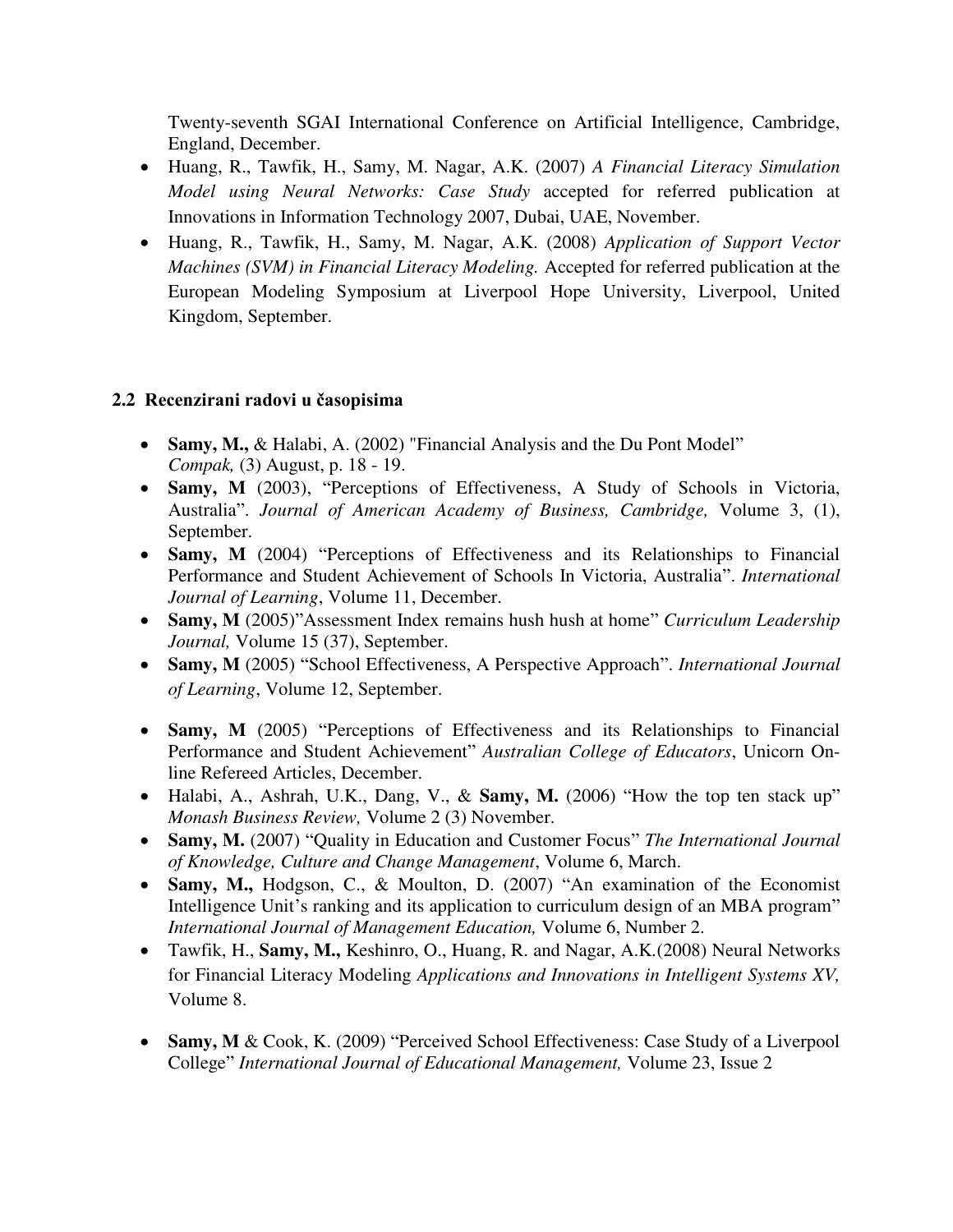- Samy M., Tawfik, H., Huang, R and Nagar, A.T. (2008) "Financial Literacy of Youth. A sensitivity analysis of the determinants." *The International Journal of Economic Sciences and Applied Research,* Volume 1. Issue 1.
- Khan, H.U.Z., Halabi, A., **Samy, M.** (2009) "Corporate Social Responsibility (CSR) Reporting: A Study of Selected Banking Companies in Bangladesh" *Social Responsibility Journal*. Volume 5, Issue 3.
- Tawfik, H. Huang, R., **Samy, M.,** and Nagar, A.K.(2009) "On the Use of Intelligent Systems on the Modeling of Financial Literacy Parameters, *Journal of Information Technology Research,* Vol 2 Issue 4, October.
- **Samy, M.,** Odemilin, G., Bampton, R. (2010) "Corporate Social Responsibility: Strategy for Sustainable Business Success- An Analysis of 20 Selected British Companies" *Corporate Governance.* Vol.10, Issue 2.
- Góis, G., Conde, F., **Samy, M.,** H. Tawfik, H. Huang, R (2010)" The financial literacy in higher education institutions in Portugal: sensitivity analysis of its determinants", *The Studies of ISCA,* Volume 1, 2010. Original publication in Portuguese: A literacia financeira em instituições do ensino superior português: análise de sensibilidade dos seus determinantes. **Estudos do ISCA**, América do Norte, 0, mar. 2010. Disponível em: http://portal.doc.ua.pt/journals/index.php/estudosdoisca/article/view/573. Acesso em: 25 Aug. 2010.
- Oeyono, J., **Samy, M.,** Bampton, R. (2011). An Examination of Corporate Social Responsibility and Financial Performance: A Study of the Top 50 Indonesian Listed Corporations. *Journal of Global Responsibility,* Vol 2, Issue 1.
- Ekatah, I., **Samy, M.,** Bampton. R., Halabi, A. (2011). The relationship between corporate social responsibility and profitability: The case of Royal Dutch Shell plc *Corporation Reputation Review*, Vol 14, Issue 4.
- Combs, A., **Samy, M.,** Myachina, A. (2013) Cultural impact on the harmonisation of Russian Accounting Standards with the International Financial Reporting Standards: a practitioner's perspective. *Journal of Accounting & Organisational Change* , Volume 9, Issue 1.
- Ogiri, I, **Samy, M.,** Bampton, R. (2012) Motivations of legitimacy theory for CSR Reporting in the Niger Delta region of Nigeria: A theoretical framework. *African Journal of Economic and Sustainable Development*, Volume 1, Issue 3.
- Varenova, D, **Samy, M**. Combs A. (2013) Corporate social responsibility and profitability: trade-off or synergy. Perceptions of executives of FTSE All-Share companies *Sustainability Accounting, Management and Policy Journal* Volume 4, Issue

## **2.3. Učešće u projektima( istraživačke aktivnosti)**

1. OSP Grant \$5,000 awarded by Business and Economics Faculty, Monash University, 2004.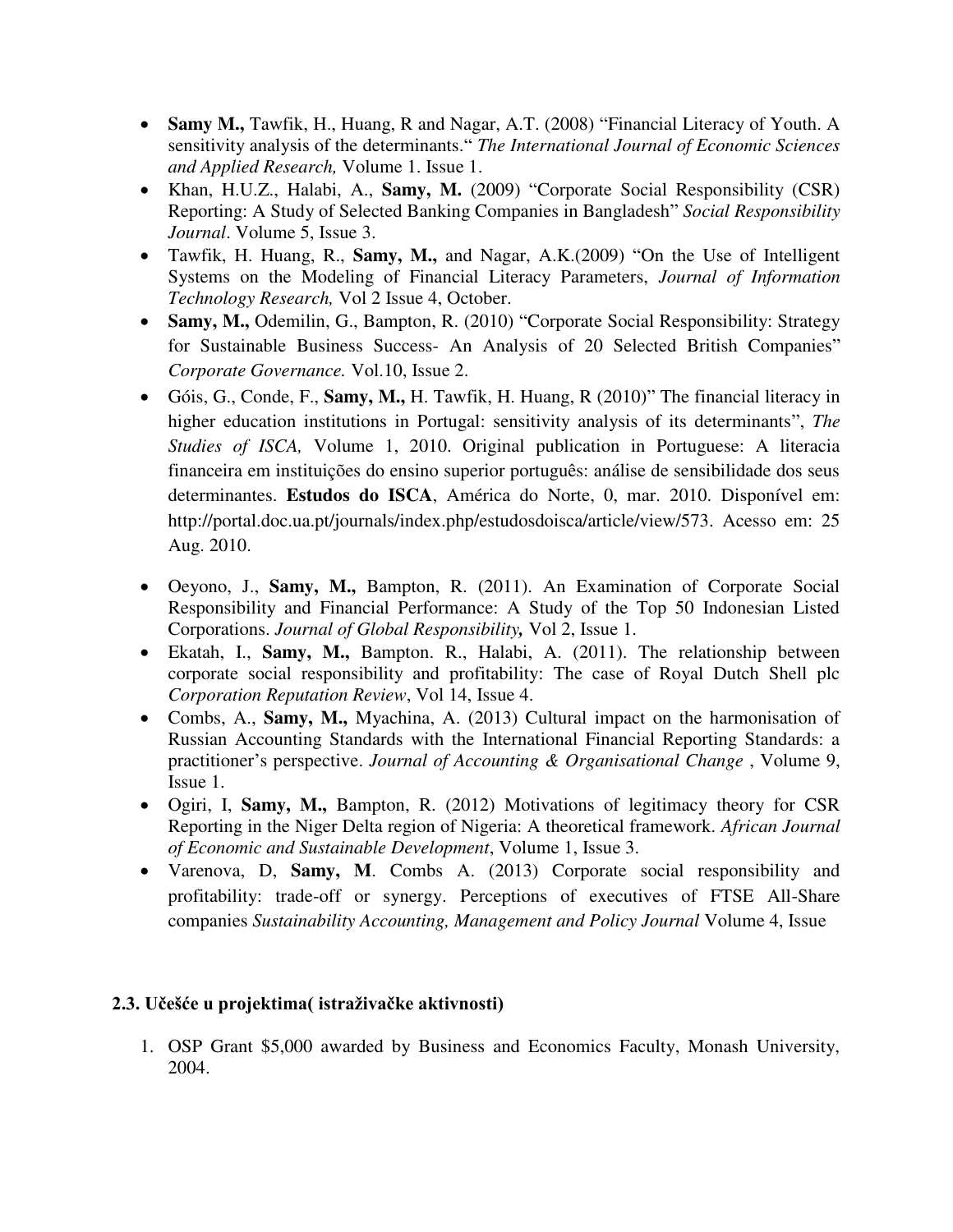2. PhD Completion Grant \$5,000 awarded by the Department of Accounting and Finance, Monash University, 2005.

3. Department Grant \$2,000 awarded by the Department of Accounting and Finance for participation in research mentoring committee in 2005.

4. Department Grant \$6,000 awarded by the Department of Accounting and Finance for research project on "Superannuation and Savings - Perceptions and attitudes of the next generation" in 2006.

5. Not for Profit and Public Sector Research Grant \$4,700 awarded by CPA Australia, 2004, project on "Management accounting and control changes in health sector: the case of a not-forprofit hospital in Victoria" with Dr Nandan Ravendran.

6. Mobility grants of about £1,400 awarded by Erasmus for research visit to University of Girona, Spain in July 2007, Economics, Taxation and Accounting Practice (ETAP) meeting to Trier, Germany in Sep 2007 and European Accountancy Week (EAW) at Riga, Latvia in March 2008.

7. Heif4 research grant of ₤59,000 for the development of a SEF instrument and to establish a Research and Consultancy Centre. Project leader with 2 academics (Dr Roberta Bampton and Helen Thompson) from the Faculty of Business and Law, in October 2009. Successfully set up of a consultancy website at<http://www.leedsmet.ac.uk/sis/>

8. Applied for joint project of approx. £40,000 with Mauritius Research Council (MRC) with overseas colleagues (Professor Yashwant Rama and Dr Nittin Essoo) in developing the effectiveness measurement for a pilot study of schools in Mauritius. Application submitted in Sept 2012.

9. ESRC small research grant for £97,000 for the development of FRAME, a critical study of risk tolerance, risk capability and risk management. A joint project that involved developing a measurement tool with colleagues (Associate Professor Hissam Tawfik, Dr Roberta Bampton and Professor Atulya Nagar) from Liverpool Hope and Leeds Metropolitan Universities. After the second round review of amendments, we were unsuccessful.

## **2.4. Mentorstvo na magistarskom i doktorskom studiju**

1. Primarni nadzor – 8 doktoranata i 2 DBA studenta na Leeds Metropolitan University. Uspješno završio i trenutno pred odbranom teza – 4 studenta.

2. Ispiti doktoranata PhD i DBA teza, 4 studenta (Australia and the UK)

3. Uspješno završio nadzor nad disertacijama 55 studenata magistarskog ciklusa, trenutno vodi 6 studenata.